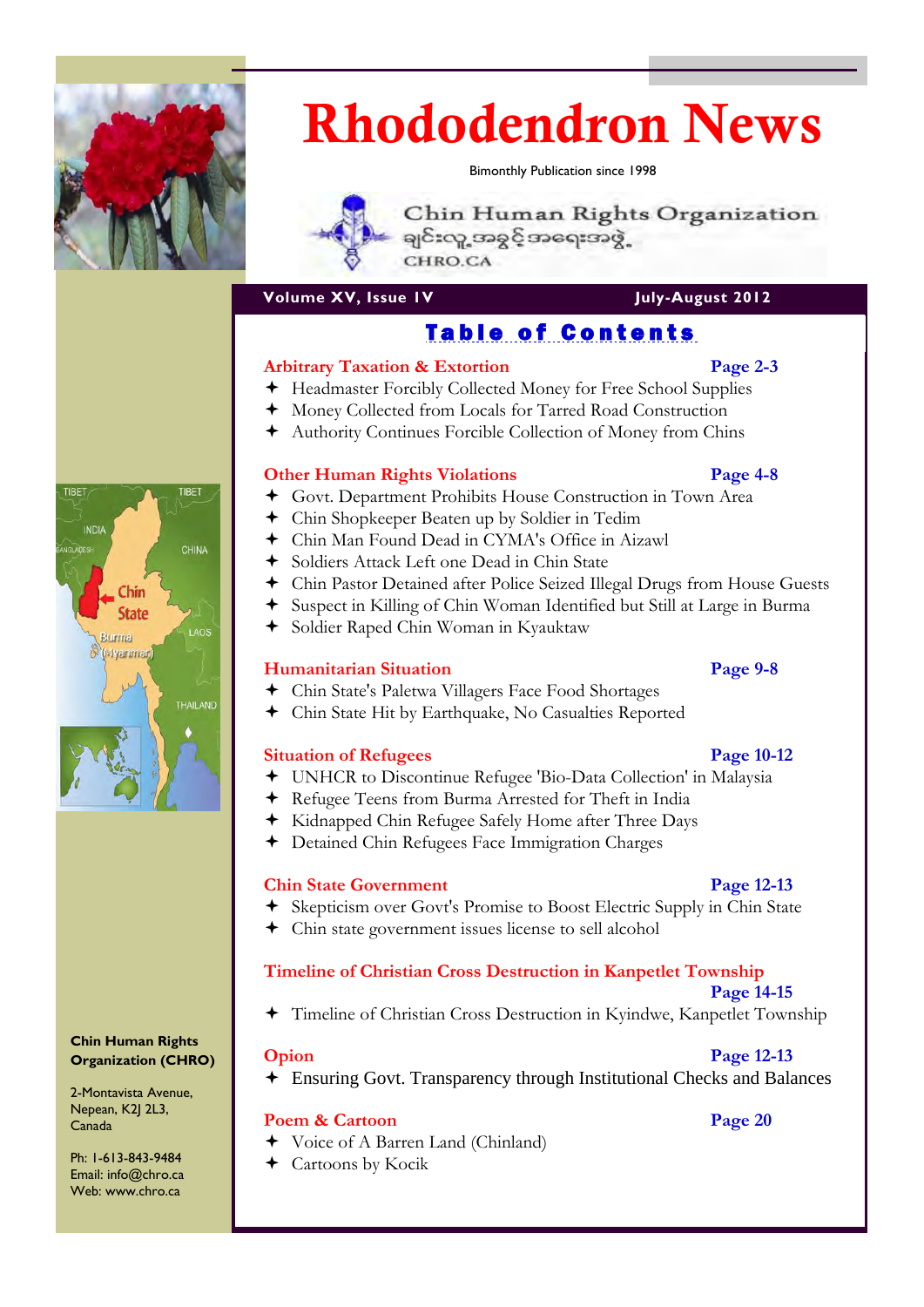## Arbitrary Taxation and Extortion

## **Headmaster Forcibly Collected Money for Free School Supplies**

#### **10 July 2012:**

The Township Education Department<br>
allocated free school supplies to<br>
schools in Zawngte Village Tract in Falam townallocated free school supplies to ship of Chin State but the headmaster of the school forcibly collected money from the locals for conveyance cost of the supplies, a member of Zawngte Village Council reported to Chin Human Rights Organization (CHRO).

The Chin local said the headmaster of Zawngte Middle School forcibly demanded 500 kyats from each household in the village for the cost of conveyance from Falam to Zawngte.

Forcible collection of money from the local people continued even thought U Lun, Head of the Township Education Department, provided school supplies free of charge to the Primary students in five villages in Zawngte Village Tract. #

*"The total cost is 336 lakh kyats and the government will pay for half of the amount and the locals are re‐ sponsible for another half."*



## **Money Collected from Locals for Tarred Road Construction**

**15 July 2012:** Local authority in Satawm Block, Kalay Township of Sagaing Division, is forcibly collecting money soon from the locals for the cost of 'tarred road' construction in the blocks, a member of the authority, who requested not to be named, reported to Chin Human Rights Organization (CHRO).

He said the street construction has begun since 20 January 2012 and about half has been completed so far, adding: "The total cost is 336 lakh kyats and the government will pay for half of the amount and the locals are responsible for another half."

"The road has been constructed using 100 lakh kyats borrowed from local churches and rich individuals with no interest by the Block Road Construction Committee," he added.

The construction cost will later be collected from the locals and the amount to be collected from each household is yet to be confirmed. Currently, the construction has been temporarily suspended during the rainy season and it will resume in October 2012, according to sources.#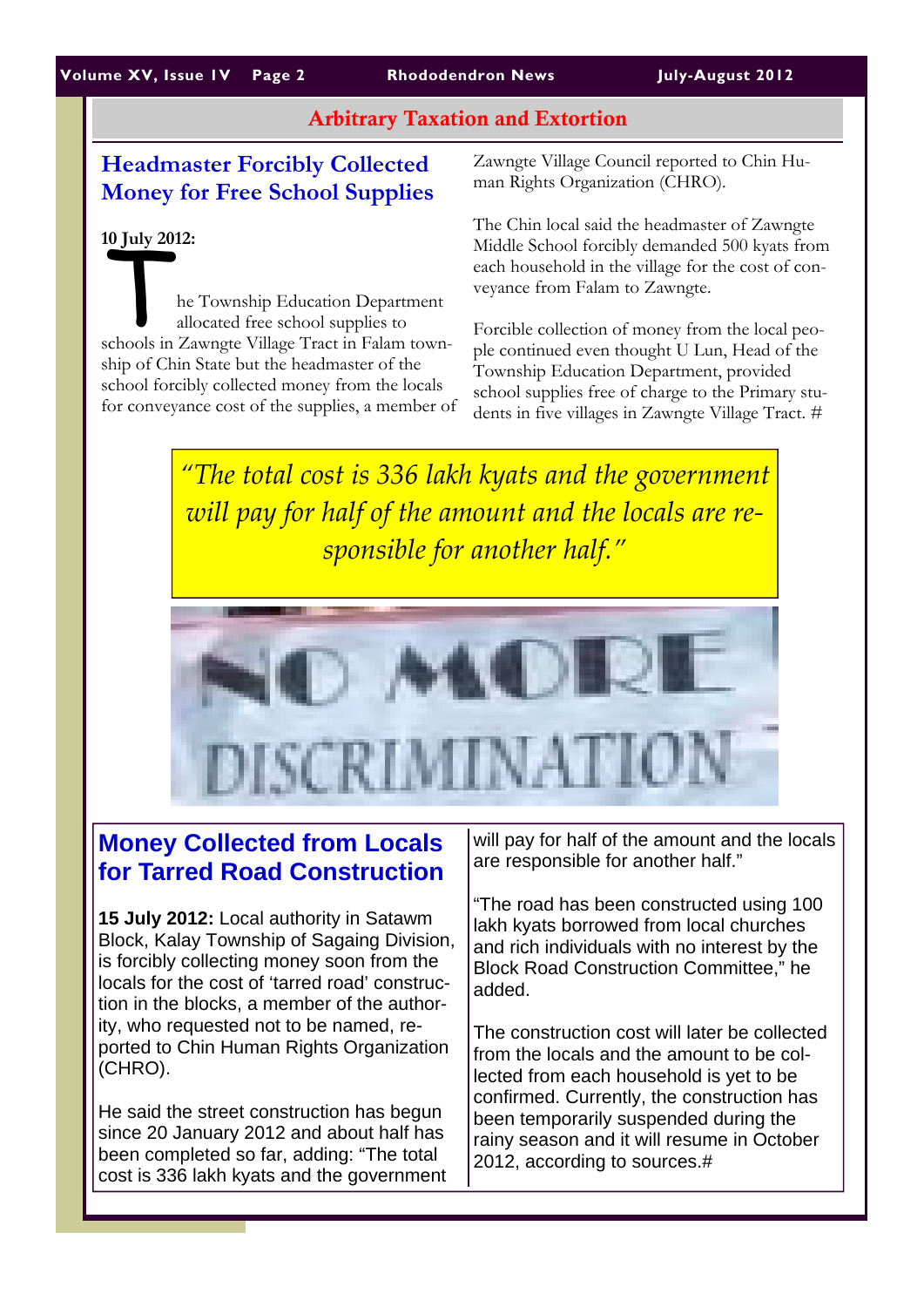## **Authority Continues Forcible Collection of Money from Chins**

**26 July 2012:** The local authorities of Burma's new government still conduct a forcible collection of money from the Chin locals including students and Christian churches, sources revealed.

Primary students of the Basic Education High School (BEHS) No. 1 in Thantlang town, Chin State, have been ordered to make a financial contribution of 300 Kyats for making school badges each in June and July 2012 under the instructions of a new Burmese headmaster, U Theh Aung.

A community leader from Thantlang, who asked not to be named, told Chinland Guardian that some Chin teachers made a complaint against the collection to the headmaster, adding: "U Theh Aung said it will be stopped next year."

It is estimated that there are about 240 primary school students at Thangtlang BEHS No. 1.

Pastors and leaders of Christian churches in Khampat sub-township of Sagaing Division have been ordered to contribute money to pay off the outstanding expenses for construction of an Examinations Board Department fireproof building, according to the Chin World Media.

In a meeting held in June 2012, the subtownship General Administration Office said the churches had to make contributions to meet the costs of the fireproof building construction, which was already completed in April this year.

A Christian pastor from the area, with the majority being Chins, complained that the total expense of the construction was not revealed and that Burmese residents in Ward No. 5 were not included in the money collection.

Eight out of nine wards in Khampat subtownship where about 80 percent of the population are Christian Chins have been forced to make a total of one and half lakh Kyats each, according to the Chin World Media.

Recently, the headmaster of a middle school in Zawngte village of Falam Township forcibly collected 500 Kyats from each household for the transportation cost of school supplies from Falam town, according to the Chin Human Rights Organization.

A staff member of the local authority in Kalaymyo, Sagaing Division said money will be collected from local residents in Satawm Ward for the cost of the ongoing road construction, which is temporarily suspended during the rainy season but will resume in October this year. #

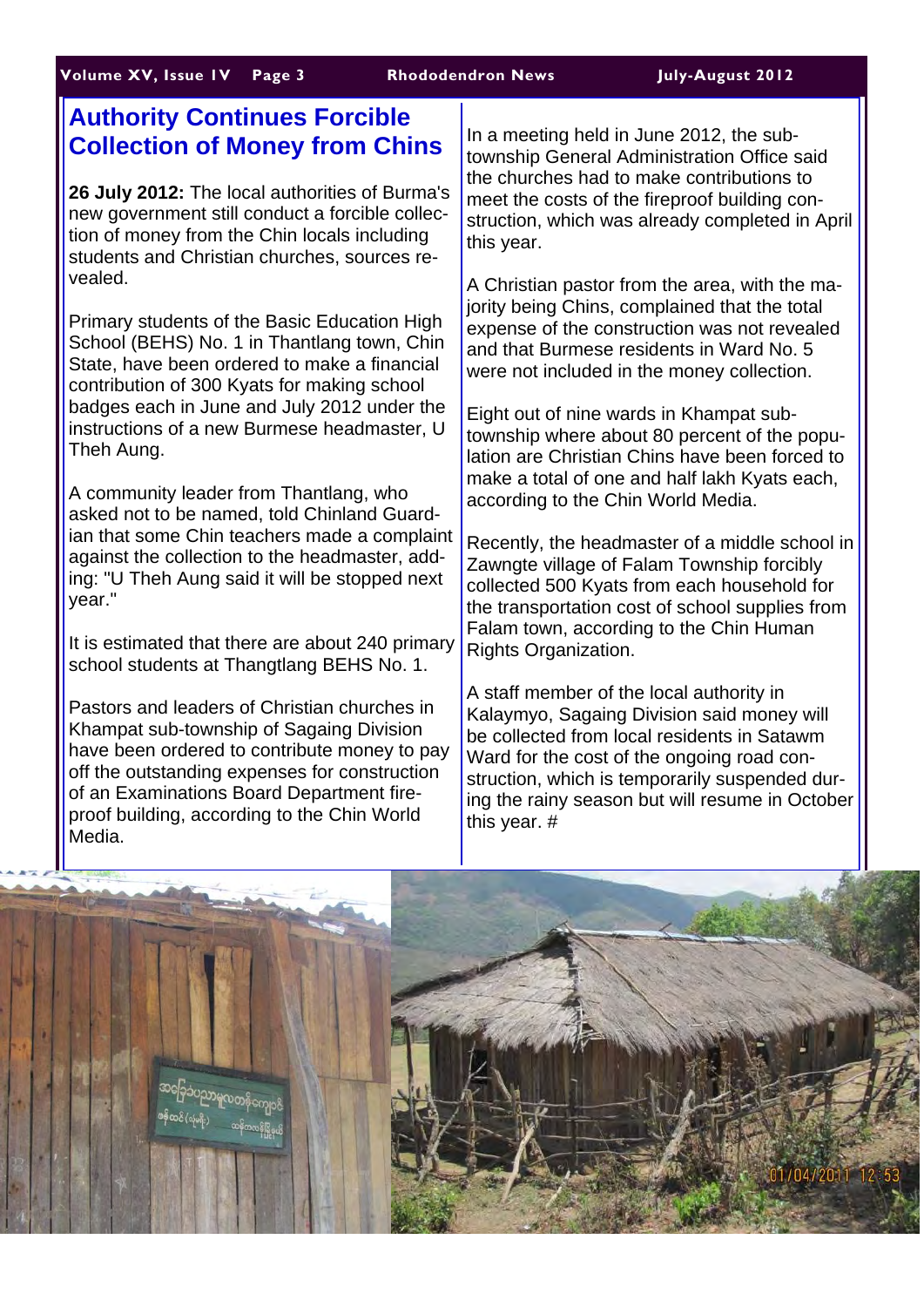#### **Volume XV, Issue 1V Page 4 Rhododendron News July-August 2012**

## Other Human Rights Violation

## **Govt. Department Prohibits House Construction in Town Area**

### **05 July 2012:**

The Settlement and Land Records Department in Matupi of Chin State, prohibits house construction in urban areas without mak‐ ing revenue payments, a Chin local reported to Chin Human Rights Organization (CHRO).

"During military rules, house construction in town required a payment of 2,000 to 10,000 kyats depending on the type and size of the house to the Settlement and Land Records De‐ partment since 2002," added the local.

"The amount charges vary from the types and locations of the houses within the five blocks in the town. Revenue for construction of good houses by the main road is more and that for the suburban parts of the town is less. It also depends on the size of the houses. This pay‐ ment is nothing to do with land revenue, which is charged separately," the local added.

"Each Township Settlement and Land Records Department has been imposed to contribute funds to State Settlement and Land Records De‐ partment. The department has been charging for house construction revenue on purpose be‐ cause it has insufficient fund." #



## **Chin Shopkeeper Beaten up by Soldier in Tedim**

**09 July 2012:** A Chin local in charge of a restaurant in Tedim town was strangled and beaten up by Corporal Ko Zin Htwe, of the Military Affairs Security (MAS), in Tedim Township of Chin State, Burma on 29 June 2012.

Corporal Ko Zin Htwe squeezed the neck of Ma Mang and punched him after the restaurant worker refused several times to sell alcoholic drinks on credit, according to the Chin World Media.

The Chin victim said Ko Zin Htwe started getting angry and throttling as well as beating him up despite making a proper explanation that it was not possible to buy the item and pay later.

It is claimed that a report on the incident would be made to the higher authority so a legal action would be taken against the perpetrator.



Corporal Ko Zin Htwe is known to have only been in Tedim Township, Chin State for just over a month.

The Military Affairs Security (MAS), currently headed by Major General Kyaw Swe since 2010, was established after the Defense Service Intelligence (DDSI), Burma's main military intelligence service, was disbanded in 2004 following the arrest of General Khin Nyunt.

In another recent incident taking place in Tedim Township on 10 June 2012, soldiers from Burma Army Light Infantry Battalion No. 268 severely beat up Pu Zam Shin Thang, head of Fartang village and Kap Za Cin, youth leader.

Being accused of banning sales of wood and timber from the village-owned preserved forests to Mizoram State of India, the two victims were physically punished by the army soldiers, who were believed to have taken bribes from the traders  $\#$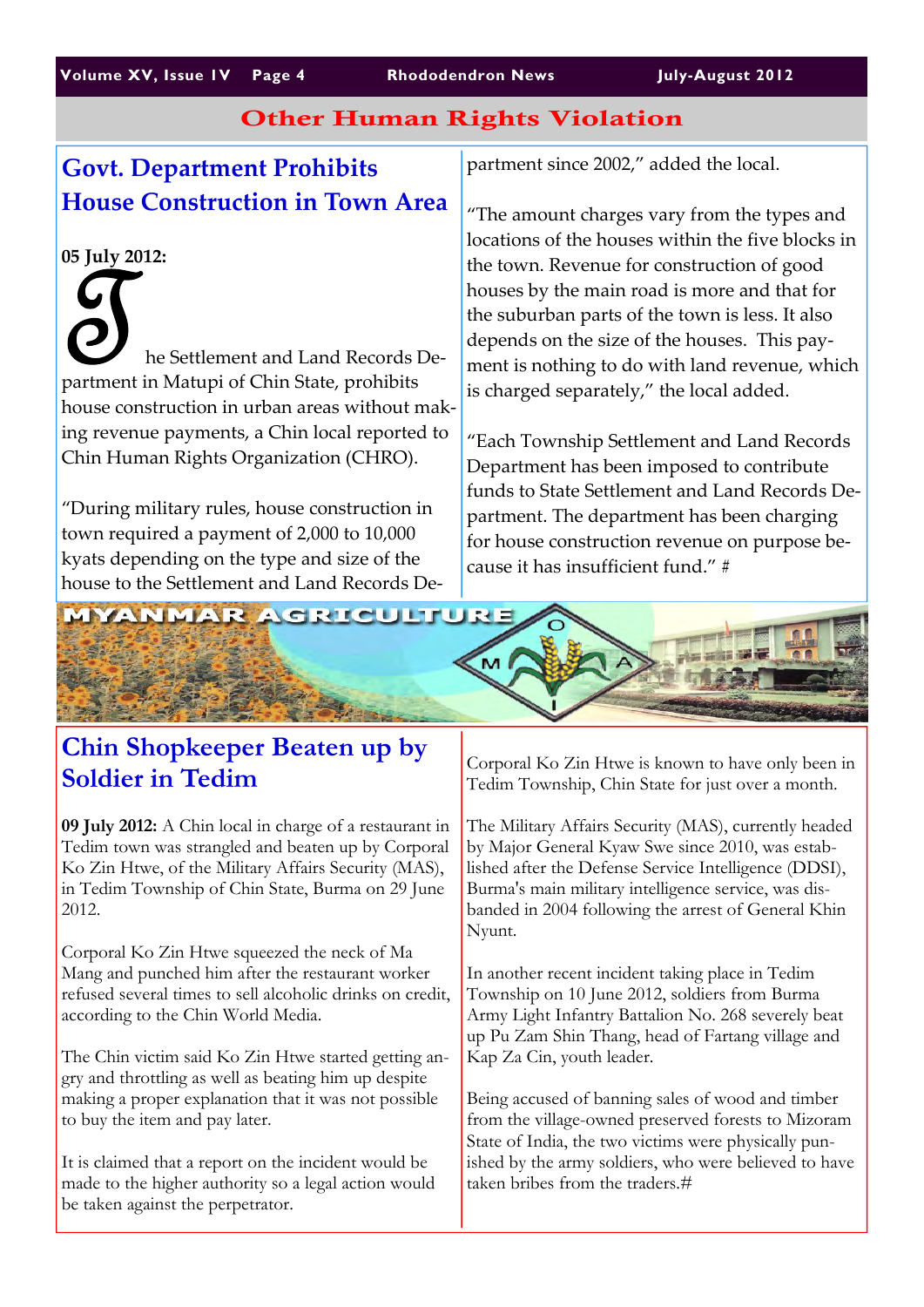**Volume XV, Issue 1V Page 5 Rhododendron News July-August 2012** 



## **Chin Man Found Dead in CYMA's Office in Aizawl**

**15 July 2012:** A Chin man was found dead inside the office of CYMA (Central Young Mizo Association) in Aizawl, Mizoram State of India.

The lifeless body of Than Aung, aka Bawia, from Taungphila of Kalayomyo in Sagaing Division, Burma, was discovered around midnight on Thursday.

The 45-year-old son of Pu Lian Thang died after being arrested and detained on suspicion of drug possessions around 2pm on 12 July and taken to CYMA's office by members of CADS (Central Anti-Drug Squad), according to the victim's family.

One of the victim's relatives said: "Bawia was taken into custody because Lalmuankima from Tuirial village near Aizawl said he bought 16 grams of heroin from Bawia when he was caught earlier this week."

"But when CADS member didn't find any drug with Bawia, they detained him in their office in order to find out where the drugs are kept. We are not sure how he died," explained the relative living in Aizawl.

CADS, a civilian vigilante group tasked to combat and prevent drugs, immediately informed the Aizawl Police of the incident but no action has been taken regarding the matter to date.

Saturday edition of a local newspaper quoted CYMA officials as saying that the victim died of pre-existing health conditions and that the organization has no hands in the mysterious death.

However, a post-mortem examination to establish the cause of death was not conducted since an official first information report (FIR) was not made regarding the incident.

The body of Than Aung has reportedly been taken back to Burma by relatives who claimed it from the Aizawl Civil Hospital.#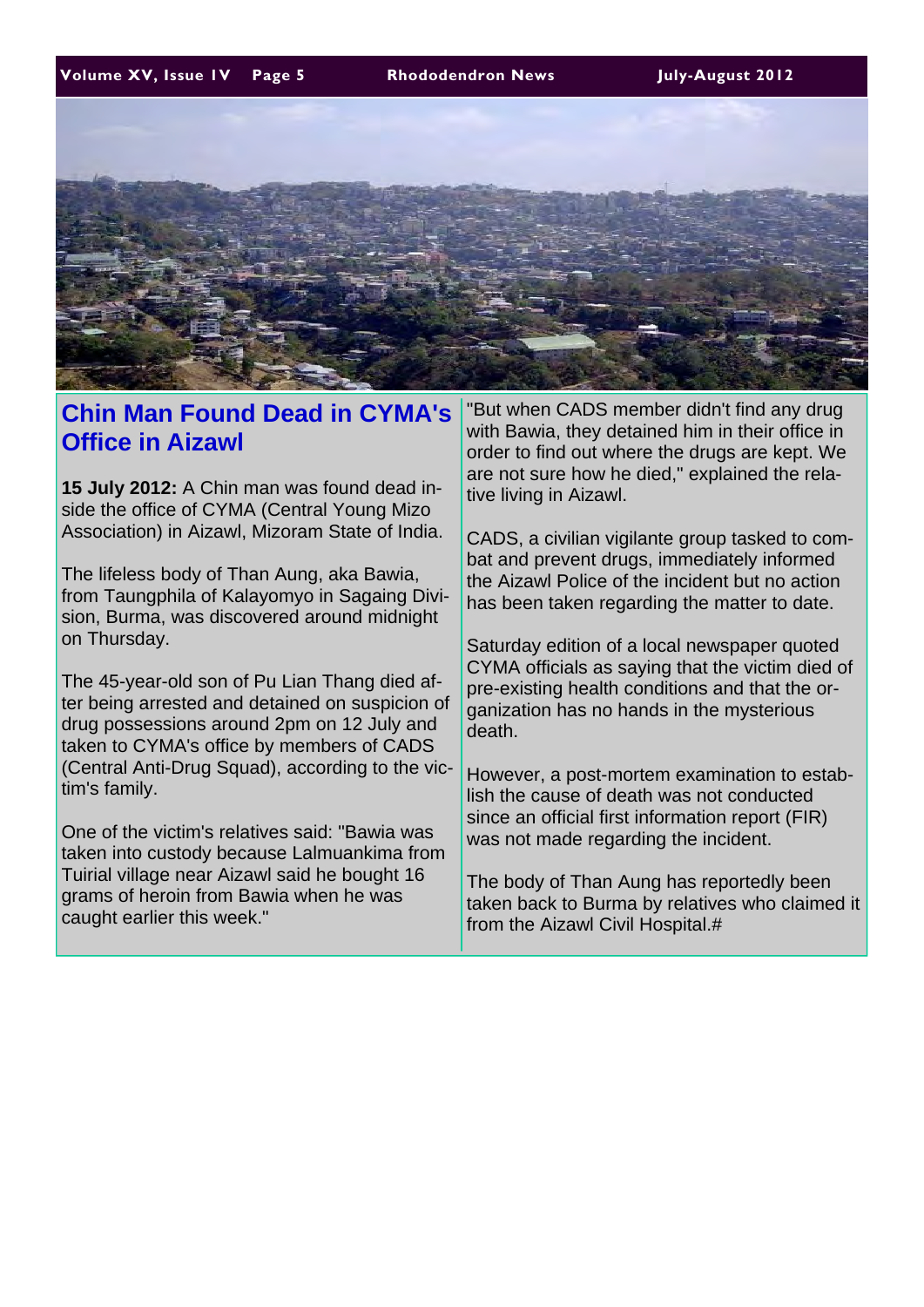| Volume XV, Issue IV Page 6                                                                                                                                                                                                                                                                                                            | <b>Rhododendron News</b>                                                                                                                                                                                                                                                                                                                                                                                   | July-August 2012                                                                                                                                                                                                                                                                                                         |
|---------------------------------------------------------------------------------------------------------------------------------------------------------------------------------------------------------------------------------------------------------------------------------------------------------------------------------------|------------------------------------------------------------------------------------------------------------------------------------------------------------------------------------------------------------------------------------------------------------------------------------------------------------------------------------------------------------------------------------------------------------|--------------------------------------------------------------------------------------------------------------------------------------------------------------------------------------------------------------------------------------------------------------------------------------------------------------------------|
| Soldiers Attack Left<br>one Dead in<br>Chin<br><b>State</b>                                                                                                                                                                                                                                                                           | Thang Sian Mung succumbed to his policeman.<br>injuries around 7am in the morning<br>on 13 July despite having been ad- Well acquainted with the three se-<br>mitted to hospital in Tedim on 12<br>July.                                                                                                                                                                                                   | curity personnel, Pa Thang Sian<br>Mung arrived at the scene in a bid<br>to mediate the fight.                                                                                                                                                                                                                           |
| 18 July 2012: Pa Thang Sian Mung,<br>from Sozang village in Tedim<br>Township, died at a hospital in Te-<br>dim town last Friday after being<br>gang-beaten by two Burma Army<br>soldiers and one policeman on 11<br>July.                                                                                                            | <b>How the Incident Started</b><br>Recently, a jeep owned by a Chin<br>by Private Aung Zaw Myint and U<br>Thar, from Special Road Construc-                                                                                                                                                                                                                                                                | "He [Thang Sian Mung] talked to<br>them respectfully but was brutally<br>local collided with a scooter ridden beaten up," said the local eyewit-<br>ness.                                                                                                                                                                |
| The 41-year-old villager was<br>mobbed by Burma Army Corporal<br>Kyaw Hlaing Win, Private U Aung<br>Zaw Myint, believed to be belong-<br>ing to Light Infantry Battalion 269,<br>and Policeman Saw Myat Htun<br>while attempting to intervene in a<br>fight where the security personnel                                              | tion Unit No. 11, between Tedim Whereabouts of the Assailants<br>town and Vangteh village in Tedim<br>Township.<br>U Thar got injured and was taken<br>to hospital in Tedim, while the jeep<br>owner was arrested and charged.<br>He was later released on bail on 11<br>July and went back to his village,<br>Sozang. The vehicle owner also                                                              | The villagers made civilian arrest of<br>the three assailants and informed<br>the police who then took Saw Myat<br>Htun away with them, leaving the<br>two soldiers.<br>Sources said that Corporal U Kyaw<br>Hlaing Win and Private U Aung                                                                               |
| were assaulting local villagers.<br>An eyewitness said Aung Zaw My-<br>int and Kyaw Hlaing Win started<br>hitting the victim with bars from<br>behind while Saw Myat Htun struck<br>on his head with a big stone.<br>"He Thang Sian Mung] fell to the<br>ground but they [soldiers and po-                                            | paid money to U Thar as a token of<br>apology for the accident.<br>Upon arrival at his village, the vehi-<br>cle owner was demanded a com-<br>pensation money of 200,000 Kyats<br>by Private Aung Zaw Myint and his<br>two friends : "You gave U Thar<br>some money for his injuries but not Khonumthung news.                                                                                             | Zaw Myint have fled to Kalaymyo<br>of Sagaing Division.<br>A police inspector from Hakha, the<br>capital and the official seat of Chin<br>State government, is believed to be<br>making a visit to Sozang village for<br>an investigation, according to the                                                              |
| liceman] kept on beating him many<br>times," added the local eyewitness.<br>Other villagers made several at-<br>tempts to mediate the fight in the<br>early evening around sunset in the<br>village bordering Sagaing Division<br>in Burma.                                                                                           | me [Aung Zaw Myint]."<br>Informed of the incident by one of<br>Khai, a police station in Tedim<br>town told Aung Zaw Myint not to<br>give trouble to the jeep's owner as<br>his case had just been cleared by<br>the court.                                                                                                                                                                                | <b>Ongoing Impunity</b><br>the village leaders named Pu $E$ The assailants have not been crimi-<br>nally charged, and may never be<br>charged. According to Chin Human<br>Rights Organization (CHRO), arbi-<br>trary killings by Burmese security<br>forces, especially the Burma Army                                   |
| One local said the villagers were<br>too frightened to intervene in the<br>attacks as the assailants were wear-<br>ing uniforms.<br>Eventually, an increasing number<br>of the villagers came out and man-<br>aged to stop the fight, which left<br>other five locals with minor inju-<br>ries, according to the Chin World<br>Media. | Under the influence of alcoholic<br>drinks, Aung Zaw Myint and his<br>friends threw some abusive words<br>at a local woman named Pi Hung<br>Lian Cing, who dropped by at the cially for the Burma Army despite<br>liquor shop.<br>The woman's brother, who went to<br>sister was abused verbally, was serious human rights violations,"<br>beaten up by the soldiers and the says a spokesperson of CHRO.# | soldiers in Chin State almost never<br>get prosecuted.<br>"Sadly, impunity still reigns in Chin<br>State and elsewhere in Burma, espe-<br>the ongoing talks of reforms in<br>Naypyidaw. This is why the with-<br>drawal of Burma Army from the<br>the liquor shop and asked why his ethnic States is essential in ending |
|                                                                                                                                                                                                                                                                                                                                       |                                                                                                                                                                                                                                                                                                                                                                                                            |                                                                                                                                                                                                                                                                                                                          |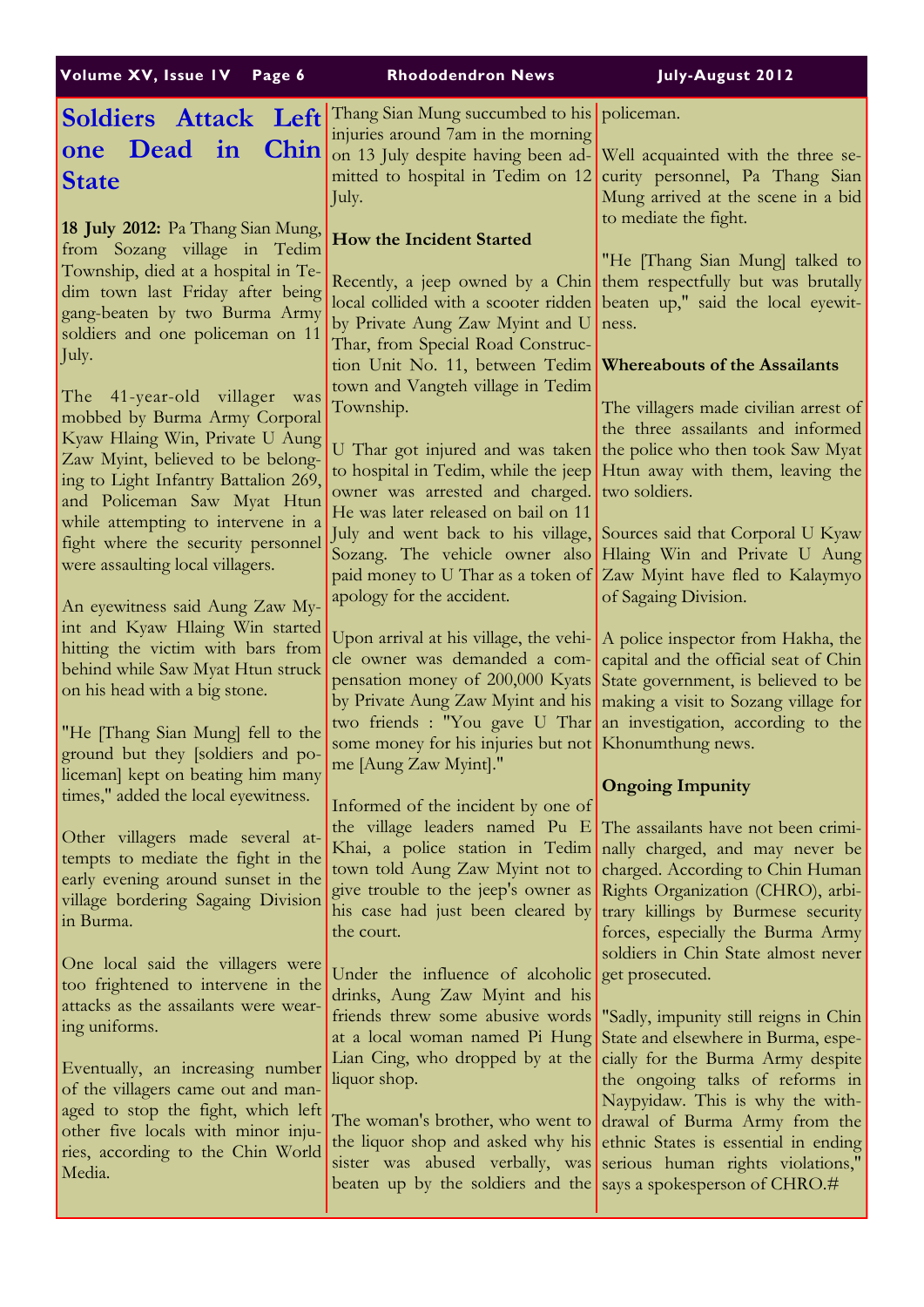| Volume XV, Issue IV<br>Page 7                                                                                                                                          | July-August 2012<br><b>Rhododendron News</b>                                                                                                                                                                                                                |
|------------------------------------------------------------------------------------------------------------------------------------------------------------------------|-------------------------------------------------------------------------------------------------------------------------------------------------------------------------------------------------------------------------------------------------------------|
| <b>Chin Pastor Detained after Police</b><br><b>Seized Illegal Drugs from House</b><br><b>Guests</b>                                                                    | "Since the guest was staying and leaving her bags at<br>the house of Rev. He Ling, the pastor was arrested by<br>the police on the basis that he must have known about<br>the heroin," another Chin pastor close to Rev. He<br>Ling told Chinland Guardian. |
| 29 July 2012: A Christian pastor has been detained by<br>Burmese authorities since 16 July 2012 after police<br>seized illegal drugs from guests staying at his house. | According to the Hakha Post, Rev. He Ling and his<br>family received the guests after their landlady, who<br>owns the house, asked if Siang Tin could stay with                                                                                             |
| Rev. He Ling, from the Hmunthar Lai Baptist Church<br>(HLBC) in Kalaymyo of Sagaing Division, is being                                                                 | them for a few days.                                                                                                                                                                                                                                        |
| placed in custody on suspicion of having possible links<br>with the drug bust.                                                                                         | A Chin local from Tahan told Chinland Guardian: "The<br>three traders must have been somehow suspected by<br>the police before the incident happened. I strongly                                                                                            |
| Sources said that police busted and seized 100.56 kg<br>of heroin from Ms Siang Tin aka San Sai Par, 37, from<br>Falam, Lal Than Thang, 32, and Lawma, 22, both        | believed that they intentionally used the pastor's house<br>as a safe place to keep their stuff."                                                                                                                                                           |
| from Tahan, on 13 July 2012 as the three were at-<br>tempting to leave the pastor's house on scooters.                                                                 | The three Chin traders and Rev. He Ling are being<br>held in judicial custody after reportedly making their<br>first court appearance last Thursday.                                                                                                        |
| The 56-year-old Chin writer and preacher was arrested<br>at his house three days later, at around 2am in the<br>morning of 16 July.                                    | Rev. He Ling is scheduled to make his court appear-<br>ance again on 10 August 2012. The trial continues.#                                                                                                                                                  |
|                                                                                                                                                                        |                                                                                                                                                                                                                                                             |

## **Suspect in Killing of Chin Woman Identified but Still at Large in Burma**

**05 August 2012:** The killer of a Chin woman Ting Iang, whose lifeless body was found dumped in the jungle near Monya of Sagaing Division in June, has been identified as that of a Meitei insurgent soldier from Manipur State of India.

However, the killer, known in his Burmese name as Moe Tu, is still at large, according to the victim's family.

"The fact that Mr. Moe Tu is not arrested until today remains a mystery to us. We were only told that his whereabouts is not known and that he must be hiding somewhere," said the Chin family.

The identity of the killer was confirmed after Moe Tu's girlfriend Ms Mi Nge from Kalaymyo, told the police about the killing when she surrendered herself life," said a friend of the victim's family. to the local authorities.

stopped the car, tied Ting Iang up and dragged her in Pinlung Ward of Kalaymyo.—*continued*



away to the nearby jungle, where he killed her and dumped her body.

"Moe Tu and Mi Nge stayed in Taungzalat Hotel in Kalaymyo for a few days before his girlfriend eventually managed to run away from him fearing for her

The girlfriend was quoted as saying that Moe Tu and out of town visiting his Chin girlfriend who lives A source from Kalaymyo said Moe Tu was seen in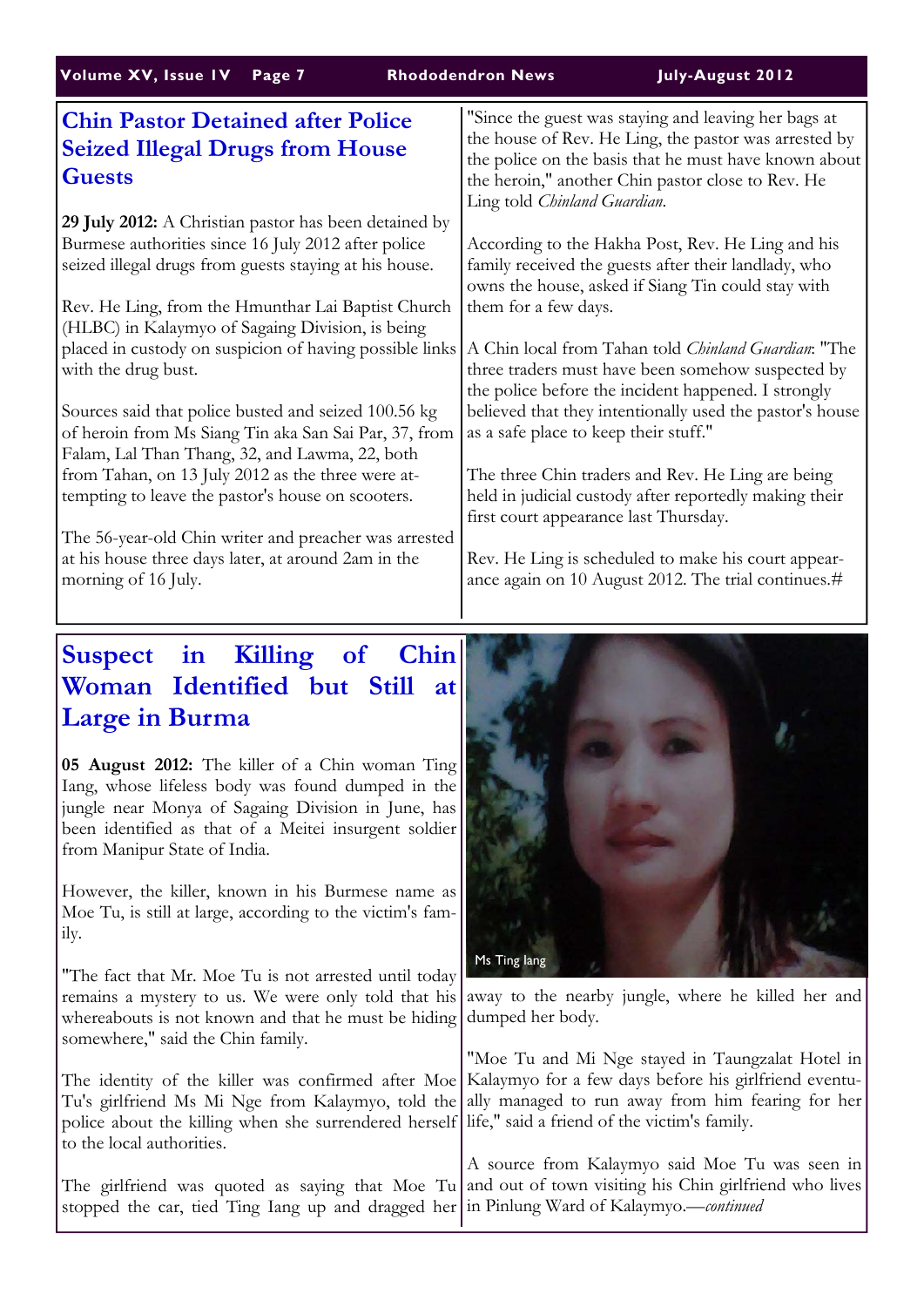#### **Volume XV, Issue 1V Page 8 Rhododendron News July-August 2012**

|                                                                | "Ting Iang (the murder victim) and Mi Nge are close Originally from Tlangkhua village of Thantlang Town-<br>friends and they used to travel together," a Chin local ship, Chin State, Ms Ting Iang moved to Tahan after |  |
|----------------------------------------------------------------|-------------------------------------------------------------------------------------------------------------------------------------------------------------------------------------------------------------------------|--|
| close to the family told Chinland Guardian.                    | having lived in Hakhalay of Sagaing Division. She was                                                                                                                                                                   |  |
|                                                                | 39 years old at the time of her murder and is survived                                                                                                                                                                  |  |
| The murder incident was believed to have taken place           | by five children.                                                                                                                                                                                                       |  |
| near Monywa during their trip back to Kalaymyo from            |                                                                                                                                                                                                                         |  |
| Mandalay on Moe Tu's Pajero car in April this year.            | The Meitei rebels, a group that is known to have been                                                                                                                                                                   |  |
|                                                                | allowed by the Burmese soldiers to move freely in and                                                                                                                                                                   |  |
| The motive for the killing remains unknown.                    | out of the northwestern parts of Burma, including                                                                                                                                                                       |  |
|                                                                | Tonzang township of northern Chin State, have been                                                                                                                                                                      |  |
|                                                                | However, another source suggests that Ms Ting Iang implicated in a range of human rights abuses against                                                                                                                 |  |
|                                                                | was killed in connection with a financial dispute in the local population, as well as being involved in illegal                                                                                                         |  |
| which Moe Tu was believed to have owed her money. drug trade.# |                                                                                                                                                                                                                         |  |
|                                                                |                                                                                                                                                                                                                         |  |
|                                                                |                                                                                                                                                                                                                         |  |

*...three soldiers grabbed her but only one soldier committed the sexual abuse in the early afternoon.*

*The soldier gave a total amount of 500,000 Kyats in compensation to the Chin victim and the case was settled...*

**STOP RAPING** CHIN WOMEN. STOP RAPI **CHIN WOM** 

## **Soldier Raped Chin Woman in Kyauktaw**

**11 August 2012:** A 23-yearold Chin woman was raped by Burma Army soldier in Kyauktaw, Rakhine State on 28 July 2012.

Three soldiers were said to have stopped the Chin woman while she was looking for her husband who was thought to be recently recruited by Burma Army battalion based in the Rakhine town.

The victim, from Mindat Township, Chin State, was quoted as saying that three soldiers grabbed her but only one soldier committed the sexual abuse in

the early afternoon.

**WE URGE** 

**GENUINE FEDERAL** 

UNION OF BURMA.

A Chin Christian pastor from Rakhine State said the victim was rescued last Sunday and taken to Mindat town via Mrauk -U in Rakhine State.

The soldier gave a total amount of 500,000 Kyats in compensation to the Chin victim and the case was settled, according to the pastor.

Detailed information about the parpetrator remains unknown up to date.

There are 10 Infantry Battalions of the 9th Military Operations Command (MOC-9) based in Kyauktaw alone. #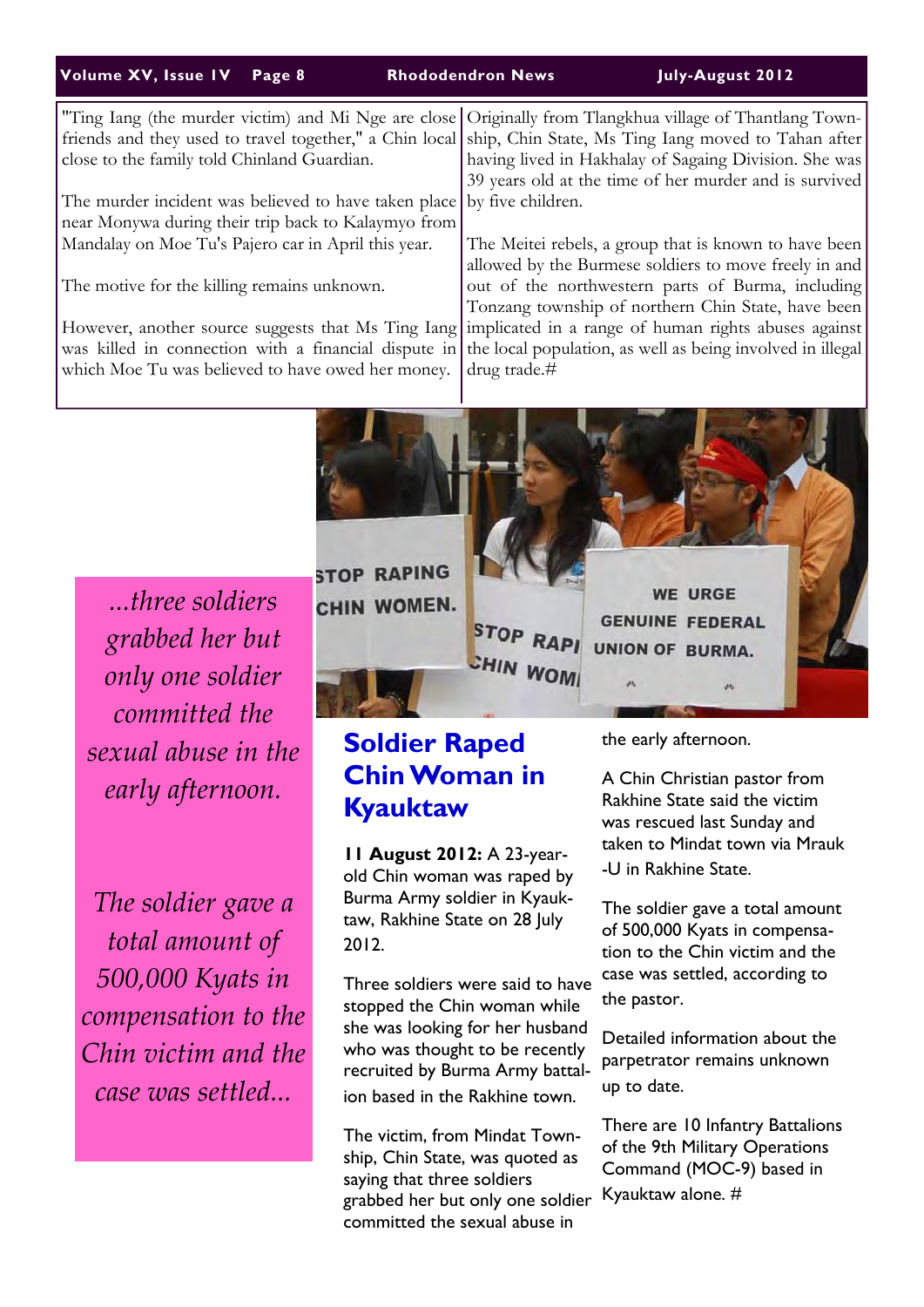## Humanitarian Situation

| <b>The Ripple Effects of Arakan</b><br><b>Violence: Chin State's Paletwa</b><br><b>Villagers Face Food Shortages</b><br>23 July 2012:                                                                                                                                                                                | A Christian pastor from Cheing Seaung village said<br>he managed to buy one bag of rice which lasted<br>only three days as it was shared among his<br>neighbours, adding: "The people are in a very diffi-<br>cult situation and they are struggling for a day-to-                                                                     |
|----------------------------------------------------------------------------------------------------------------------------------------------------------------------------------------------------------------------------------------------------------------------------------------------------------------------|----------------------------------------------------------------------------------------------------------------------------------------------------------------------------------------------------------------------------------------------------------------------------------------------------------------------------------------|
| ocal residents in Chin State's Paletwa<br>Township, bordering Arakan State, are<br>facing food shortages following recent<br>communal violence in the southern State,<br>which have affected markets in the area.                                                                                                    | day survival."<br>Villages along the Arakan-Chin border in Paletwa<br>Township, still recovering from the effects of mau-<br>tam food crisis, are hard hit by the 'aggravating'<br>situation of food scarcity.                                                                                                                         |
| Sales of local products such as mangoes, pineapples,<br>oranges, bananas, bamboos and other vegetables<br>have sharply fallen as customers from Arakan State<br>have stopped coming to the southern Chin town-<br>ship since the riots.                                                                              | Recently, staff members of IRC (International Res-<br>cue Committee), an international non-government<br>organization, made a visit to the village, only provid-<br>ing medical assistance according to the Chin pastor<br>as quoted by the Khumi Media Group.                                                                         |
| Trade with Arakan State is the only access for busi-<br>ness for residents of Paletwa areas as the Township<br>has no transportation access to the rest of Chin<br>State, largely due to long neglect of the areas by<br>successive central Burmese governments.<br>"We have very few buyers. Knowing the situation, | There are only three international humanitarian<br>agencies, namely UNDP (United Nations Develop-<br>ment Programme), IRC and Action Contre La Faim<br>(Action Against Hunger) working in the sectors of<br>agriculture, livelihood, health and food, according to<br>OCHA (Office for the Coordination of Humanitar-<br>ian Affairs). |
| they offer us bad prices. Our products have gone<br>rotten and we are now facing such difficulties. Some<br>of our villagers even stopped farming in despair,"<br>added a Chin farmer.                                                                                                                               | During its food security assessment conducted in<br>August 2010 across Chin State, the UN agency,<br>WFP (World Food Programme) admitted Paletwa                                                                                                                                                                                       |
| The situation has also been worsened by the rising<br>price of rice in Paletwa Township, a region ear-<br>marked in WFP's March report as a concern due to<br>crop losses and lower yields from cultivation.                                                                                                         | Township was not assessed due to 'inaccessibility'.<br>The population of Paletwa Township is estimated to<br>be more than 85,000, with over 400 villages. $#$                                                                                                                                                                          |
| <b>Chin State Hit by Earthquake,</b><br><b>No Casualties Reported</b>                                                                                                                                                                                                                                                | "Our house was shaken and some bottles fell onto<br>the floor. We started getting dizzy but fortunately it<br>stopped after a while."                                                                                                                                                                                                  |
| 29 July 2012: A moderate earthquake hits Burma<br>near the Indian border this morning, reaching as far<br>as Falam and Hakha towns of Chin State.                                                                                                                                                                    | Originated from the Indian-Burma border and lo-<br>cated about 70km underneath the earth's crust in<br>Burma, the quake was also felt in parts of India and<br>Bangladesh.                                                                                                                                                             |
| The earthquake measuring 5.7 on the Richer scale<br>jolted parts of Chin State around 8am today but no<br>casualties or damages have been reported so far.<br>A local resident in Hakha told Chinland Guardian:                                                                                                      | The epic center location is about 68km from Falam,<br>and about 215 kilometers (135 miles) northwest of<br>Mandalay, Burma, according to sources. #                                                                                                                                                                                    |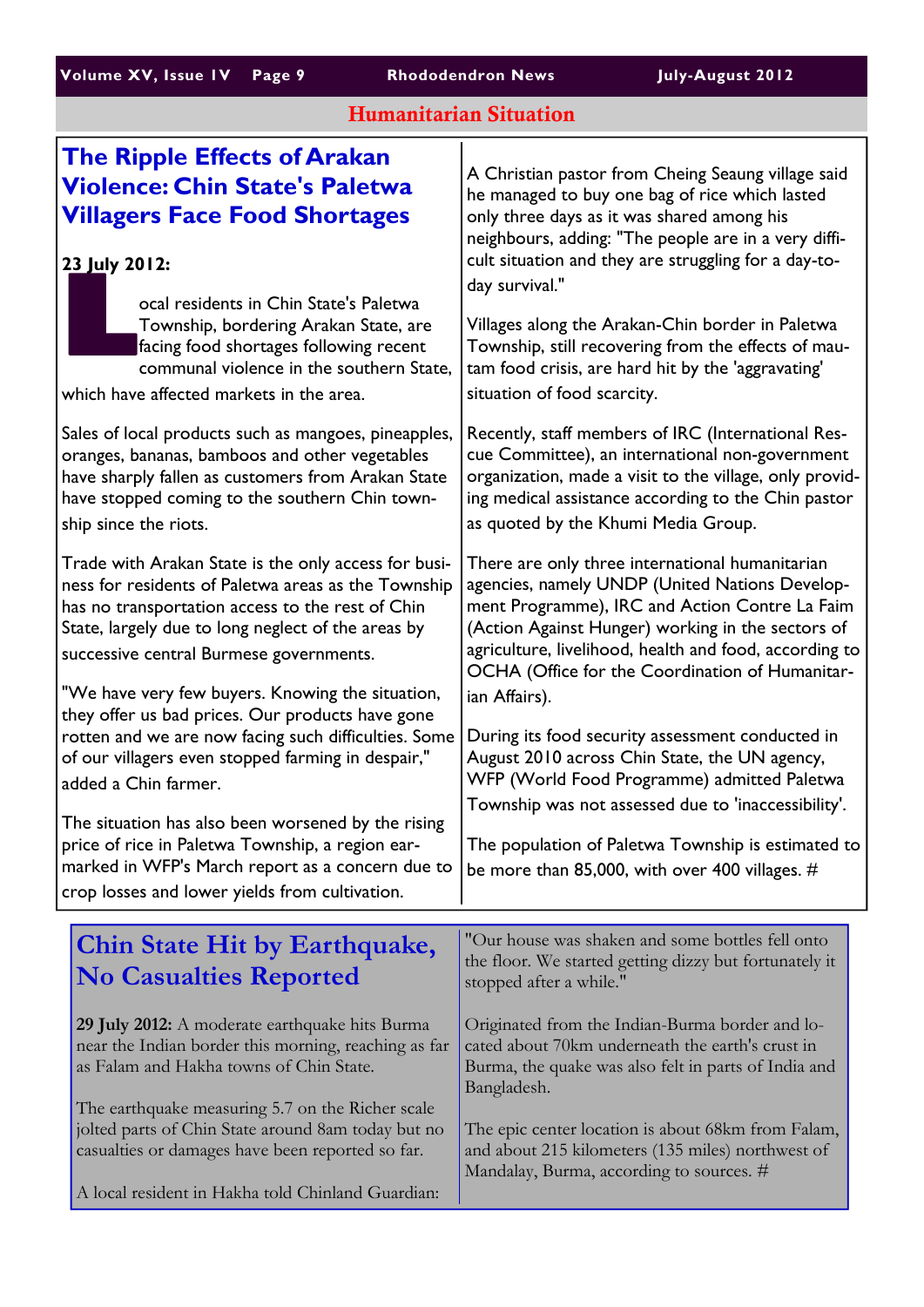## Situation of Refugees



#### **UNHCR to Discontinue Refugee 'Bio-Data Collection' in Malaysia 10 July 2012: M** alaysia-based UNHCR said it will stop the name-recording process of Chin refugees staying in Kuala Lumpur following allegations of fraud among some community-based organizations. Alan Vernon, the UNHCR's representative in Malaysia, told refugee community leaders during a meeting last Thursday that the name-listing program would not be conducted for Chin refugees because some Chin communities demanded money for what was supposed to be 'free of charge'. The announcement came as a shock to the Chin refugees and asylum seekers staying in Kuala Lumpur weeks after an investigation was carried out over bribery allegations against some Chin refugee communities. UNHCR's new program called 'Bio-Data Collecting Exercise' conducted in collaboration with community-based organizations in an effort to record details of 'undocumented' Chin refugees ahead of a major crackdown planned by the Malaysian authorities had been suspended since 25 May 2012. One of the Chin refugees in Kuala Lumpur told Chinland Guardian: "The majority of us will now suffer because of one or two dishonest leaders. We don't exactly know the details of the issue but this kind of behavior must be stopped." Most Chin Community-based organizations in Malaysia largely operate on annual membership fees donated by individual members, which is used to provide various services to members of their communities, including protection in times of arrest and detention. But the membership fees have often been mistaken as a 'charge to access UNHCR' in the past. In his speech, Alan Vernon also highlighted the fact that some Chin community-based organisations took advantage of their collaboration with the UNHCR and acted authoritatively in communicating with other refugees and asylum seekers in Malaysia. Details of the communities implicated in the fraud remain unknown to the public. But a spokesperson for the Chin Refugee Committee (CRC), the largest Chin community-based organization in Malaysia, said that the UNHCR investigation has cleared his organization of any wrongdoings. As of May this year, there are 98,644 refugees in Malaysia as registered by the UNHCR, with an estimated number of 10,000 being undocumented. Over 90 percent of the total refugee population are from Burma. It is estimated that there are more than 45,000 Chin refugees currently staying in Malaysia. #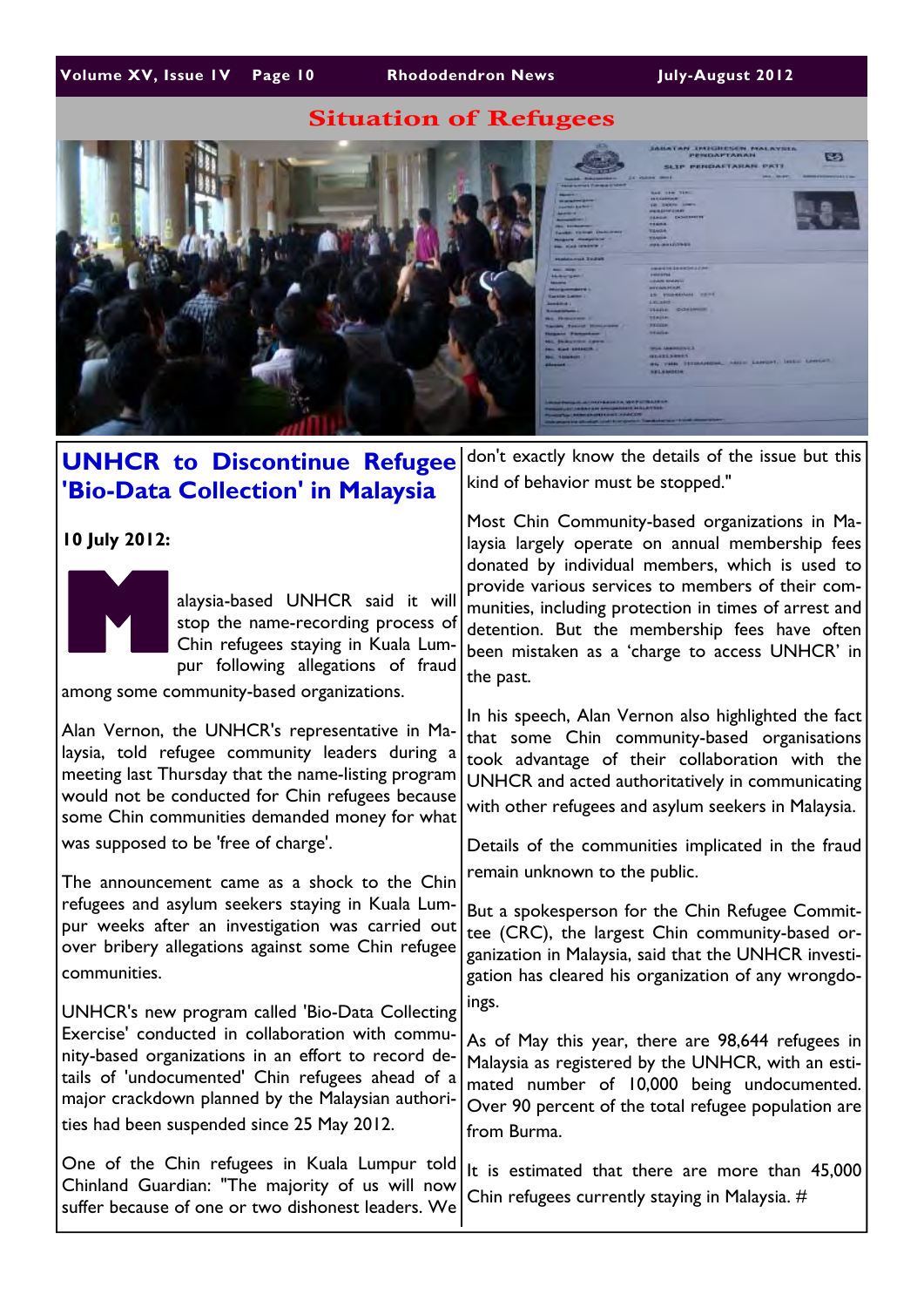| Volume XV, Issue IV                                                                                                                                                                  | July-August 2012                                                                                                                                                                                |
|--------------------------------------------------------------------------------------------------------------------------------------------------------------------------------------|-------------------------------------------------------------------------------------------------------------------------------------------------------------------------------------------------|
| Page 11                                                                                                                                                                              | <b>Rhododendron News</b>                                                                                                                                                                        |
| <b>Refugee Teens from Burma Arrested</b>                                                                                                                                             | ond court appearance on 27 July in New Delhi, India.                                                                                                                                            |
| for Theft in India                                                                                                                                                                   | One of the Chin community leaders based in New                                                                                                                                                  |
| 15 July 2012: Indian police have detained seven teen-                                                                                                                                | Delhi told Chinland Guardian it is not sure whether                                                                                                                                             |
| agers under the age of 16 from Chin State, Burma for                                                                                                                                 | the stolen materials have been sold or taken hold of by                                                                                                                                         |
| breaking into a house in Janakpuri of New Delhi and                                                                                                                                  | other people.                                                                                                                                                                                   |
| stealing gold ornaments on Monday.                                                                                                                                                   | The theft highlights the desperate situation of refugees                                                                                                                                        |
| The refugee children stranded in India broke into the                                                                                                                                | from Burma living in the Indian capital.                                                                                                                                                        |
| house of a local Indian around noon on 9 July and                                                                                                                                    | "We strongly believe that the abject living conditions                                                                                                                                          |
| took articles including bangles and necklaces worth of                                                                                                                               | of refugees in Delhi have prompted these children to                                                                                                                                            |
| an estimated 3lakh Indian rupees while the house                                                                                                                                     | commit such a kind of crime. Their parents could not                                                                                                                                            |
| owner went out.                                                                                                                                                                      | afford to send them to school. We need to identify the                                                                                                                                          |
| Arrested on 12 July, the children appeared in court                                                                                                                                  | reasons for their motivation before we take actions                                                                                                                                             |
| accompanied by their parents on 13 July, according to                                                                                                                                | against them," added the Chin community leader.                                                                                                                                                 |
| sources from the families and SLIC (Socio and Legal                                                                                                                                  | The refugee children live in rented rooms with their                                                                                                                                            |
| Information Centre) one of the UNHCR's implement-<br>ing partners.<br>The detained children are scheduled to make their sec-                                                         | parents in Sitapuri of New Delhi after having fled<br>military-ruled Burma as refugees to India. #                                                                                              |
|                                                                                                                                                                                      |                                                                                                                                                                                                 |
| <b>Kidnapped Chin Refugee Safely</b><br><b>Home after Three Days</b><br>04 August 2012: Mr. Kung Bawih, a Chin refugee                                                               | When asked about the direction after quite a distance,<br>the bike driver, who was later joined by another two<br>'non-uniformed' Malaysians, said they were on their<br>way back to his place. |
| from Burma, safely got back to his rented apartment                                                                                                                                  | Kung Bawih said he didn't remember what happened                                                                                                                                                |
| in Kuala Lumpur after being kidnapped for three days                                                                                                                                 | afterwards, recalling: "When I woke up in the morning                                                                                                                                           |
| by 'uniformed' police in Malaysia.                                                                                                                                                   | on 30 July, my head and throat were very painful."                                                                                                                                              |
| The 37-year-old refugee was stopped and threatened<br>near the Immanuel Charity Home in Jalan Imbi<br>around 7am while on his way to give money to his<br>relatives on 28 July 2012. | The Chin refugee said he found himself left alone in<br>the jungle outside the Malaysian capital city and all his<br>money was lost by the time he became conscious.                            |
| "Two persons wearing a police uniform on their bike                                                                                                                                  | Kung Bawih eventually made his way back to Jalan                                                                                                                                                |
| passed by and asked me an ID card in the early morn-                                                                                                                                 | Imbi of Kuala Lumpur around midnight after taking a                                                                                                                                             |
| ing. When I presented my UNHCR refugee card, they                                                                                                                                    | long walk, adding: "I asked for help from a male Ma-                                                                                                                                            |
| said they didn't accept it. They started groping my                                                                                                                                  | laysian who gave me 3 Ringgits and I took a Metro                                                                                                                                               |
| whole body in search of any valuable items," said the                                                                                                                                | bus up to the Kuala Lumpur City Center."                                                                                                                                                        |
| Chin victim.                                                                                                                                                                         | He has been arrested at least 50 times during his arri-                                                                                                                                         |
| "Once they knew that I had money, they said they ar-                                                                                                                                 | val in Malaysia over the past five years, according to                                                                                                                                          |
| rested me because I couldn't prove any identity card                                                                                                                                 | the Seihnam newsletter, a weekly journal published in                                                                                                                                           |
| that they accepted. They let me sit on their bike and                                                                                                                                | Hakha-Chin in Kuala Lumpur.                                                                                                                                                                     |
| stopped by the bridge between Pudu and Imbi. They                                                                                                                                    | Due to the incident, Kung Bawih, from Thantlang                                                                                                                                                 |
| talked on the phone for a while and another person in                                                                                                                                | town of Burma's Chin State, was unable to attend an                                                                                                                                             |
| a casual dress took me on his bike," added Kung                                                                                                                                      | interview at the UNHCR Office for his resettlement                                                                                                                                              |
| Bawih.                                                                                                                                                                               | to Australia 30 July 2012.#                                                                                                                                                                     |
|                                                                                                                                                                                      |                                                                                                                                                                                                 |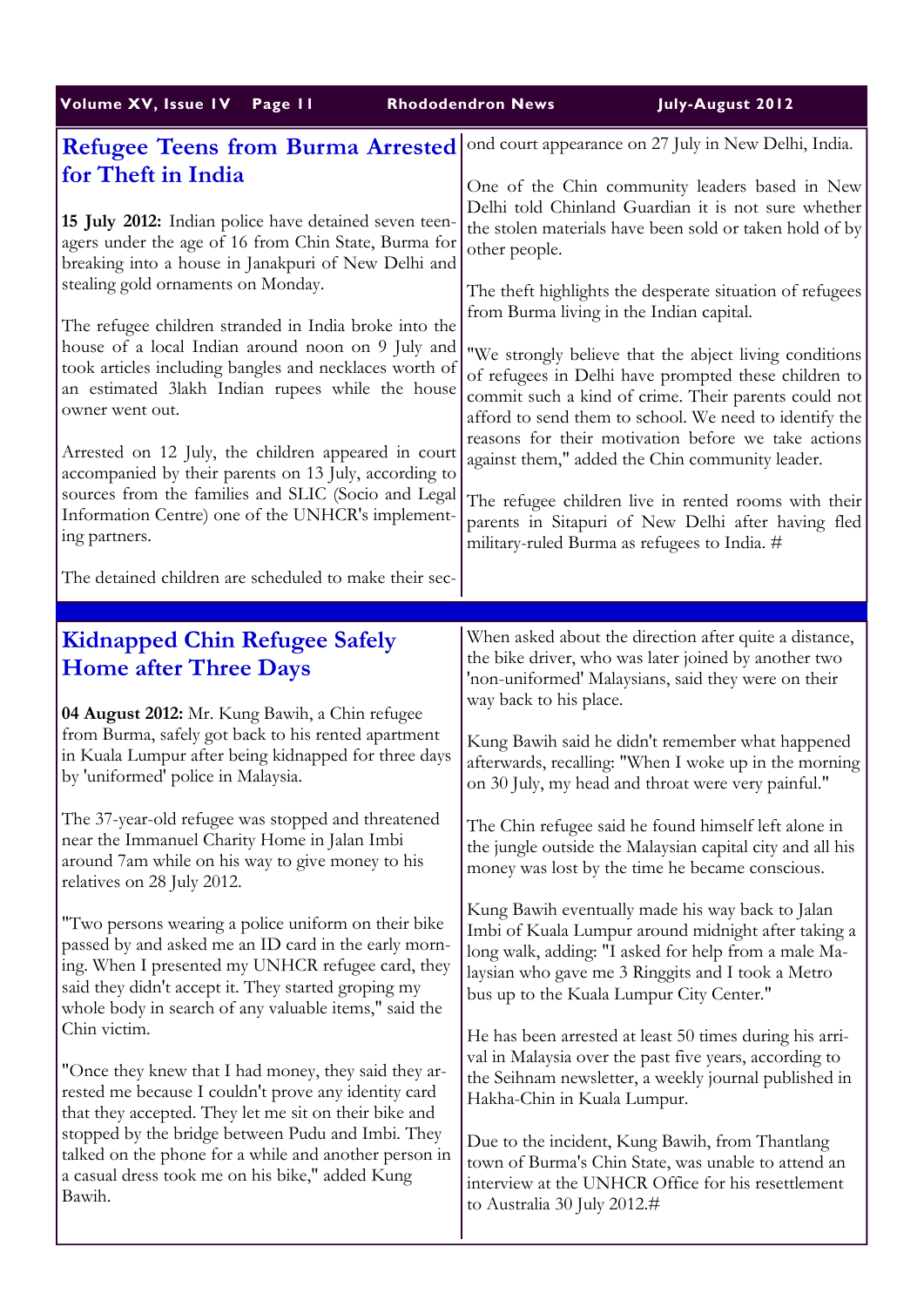| Volume XV, Issue IV<br>Page 12                                                                                                                                                                                                           | July-August 2012<br><b>Rhododendron News</b>                                                                                                                                                                     |
|------------------------------------------------------------------------------------------------------------------------------------------------------------------------------------------------------------------------------------------|------------------------------------------------------------------------------------------------------------------------------------------------------------------------------------------------------------------|
| <b>Detained Chin Refugees Face</b><br><b>Immigration Charges</b>                                                                                                                                                                         | the Khumi Media Group as saying that there was<br>communication with the three detainees and that<br>attempts have been made to release them as soon                                                             |
| 10 August 2012: Three undocumented Chin asy-<br>lum seekers are facing immigration charges after<br>being arrested by Malaysian police in Kuala Perlis                                                                                   | as possible.<br>It is claimed that the three Chins would be put on<br>trial at court after 14 days of detention and could                                                                                        |
| last Wednesday.<br>Ai Mung Phyu Hla, Ai Aung Lin Tun and Ai San<br>Aung in their mid twenties have been held in cus-                                                                                                                     | face punishment if a legal intervention is not made<br>on time.                                                                                                                                                  |
| tody at an immigration detention center in the Ma-<br>laysian port town near Thailand.                                                                                                                                                   | Ai Aung Lin Tun and Ai San Aung are members of<br>the Alliance of Chin Refugees (ACR), a community-<br>based voluntary organization providing social ser-<br>vices to Chin refugees, while Ai Mung Phyu Hla only |
| It is believed that none of them have recognition<br>from the United Nations agency.                                                                                                                                                     | arrived in Malaysia on Tuesday.<br>Aung Lin Tun and San Aung arrived in Malaysia in                                                                                                                              |
| The three Chins, originally from Kyaukphya village<br>in Paletwa Township of Chin State, Burma, were<br>pinched while waiting for a ferry to go to Langkawi,<br>an island some 30 km off the mainland coast of<br>northwestern Malaysia. | 2011, according to the Khumi Media Group.                                                                                                                                                                        |
|                                                                                                                                                                                                                                          | An estimated 800 Khumi Chins are currently<br>stranded in Malaysia after fleeing their native places<br>as refugees from Paletwa Township, Chin State of                                                         |
| Ko Lwin Lwin, Cordinator of the Paletwa Khumi<br>Community based in Kuala Lumpur, was quoted by                                                                                                                                          | Burma, $#$                                                                                                                                                                                                       |

## Chin State Government

## **Skepticism over Govt's Promise to Boost Electric Supply in Chin State**

**09 August 2012:** 

The government of Chin State said in a meeting held in Hakha last Tuesday that plans are under-<br>Way to increase supply of electricity generated by hydropower to Chin villagers.<br>Pu Cin Lian Pau, Chin Minister of Electric Po way to increase supply of electricity generated by hydropower to Chin villagers.

Tonzang townships as well as Rihkhuadar and Cikha sub-townships.

In response to a question regarding supply of electricity from the National Power Grid in Magwe Division, the Union Minister said it will only be possible in the next two years as it is a 2012-13 project.

However, Chin community leaders complained that the government officials did not present a clear picture of the project implementation, adding: "How can we trust them without any specific set of deliverables?"

The meeting was attended by about 300 people including community leaders, church pastors, representatives of NGOs (non-governmental organizations) and INGOs (international non-governmental organizations) and government officials.—*continued onto next page*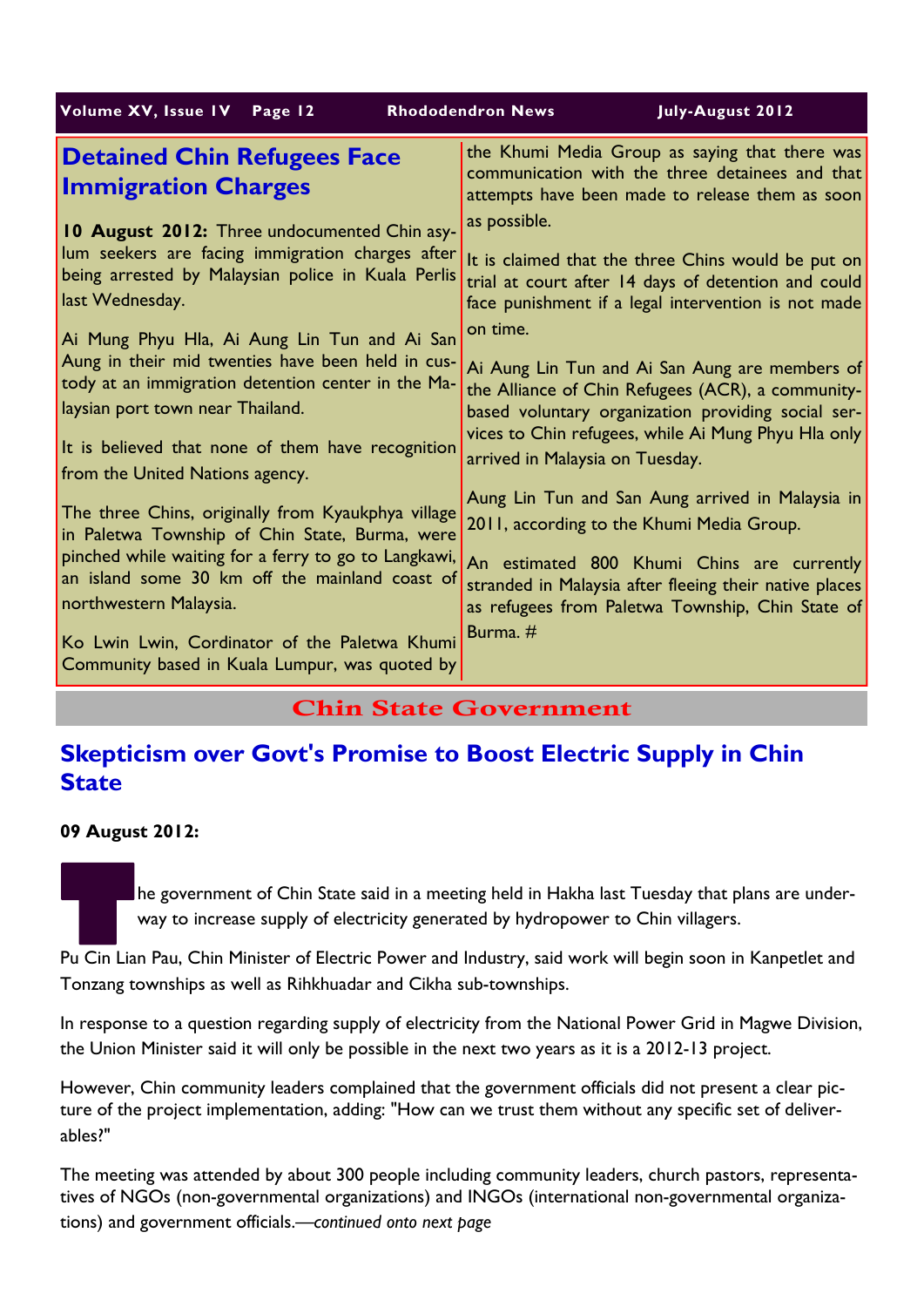Answering a question raised by Chin MP Pu Zung Hlei Thang on supply of electricity at Amyotha Hluttaw session on 21 March 2011, Minister for Electric Power No. 2 U Khin Maung Myint said: "Nine diesel engines with installation capacity of 423 kilowatts benefit Kanpetlet, Rezua, Rihkhuadar and Cikha. As engines run on diesel allotted by the government, those towns can enjoy electricity two hours a day."

On 18 July this year, Paletwa locals sent a letter to President Thein Sein, demanding a three-hour supply of electricity to the biggest town in Paletwa Township.

A Khumi-Chin leader from Paletwa Township told Chinland Guardian: "The government keeps saying they provided electricity without knowing what is actually going on with the local people. We haven't received what we demanded in reality."

Minister for Electric Power No. 2 U Khin Maung Myint also said some towns and villages in Chin State would receive a 24-hour supply of electricity by January 2012 through eight small-scale hydropower stations.

But sources confirm there are no Chin towns or villages that get electricity 24 hours a day up to now.

During his presentation at the meeting, Minister of Security and Border Affairs Colonel Zaw Min Oo said 326 out of 1370 towns/villages are supplied electricity through hydropower stations. #

*Christian Churches in Matupi had purchased the licenses from the government and they did not sell alcohol to the public.* 

## **Chin state government issues license to sell alcohol**

**10 August 2012:** Chin state, Myanmar authorities have permitted selling of alcohol in its townships. Licenses are being issued to the public from this month.

The first phase of the license to sell alcohol is valid for six months in Matupi town, the second capital of Chin state. The license costs 17 lakh Kyats. A license buyer has to pay Kyat 2.5 lakhs to the state government, said a local in Matupi.

"However, there is no official date set in the state, it could be September. The license is being issued from the Township General Administration office. We don't know how much the cost in the second phase of the license to sell alcohol for Matupi Township will be" he added.

The license will be given to seven persons in Matupi town directly from the office. Of these, all persons are in Cangbawng and Khuaboi blocks in Matupi.

The license holders can open wine shops from 10 am to 6 pm, in accordance with government rules and coinciding with office hours. They are prohibited from selling to people less than 18 years of age.

However, no one can sell alcohol in the state except license holders, but if illegal selling continues, the authorities will take action.

The state government is issuing limited license fare (revenue) for each township in a year – accounting for 35 lakh Kyat for Matupi Township, 50 lakh Kyat for Mindat and 100 lakh Kyat for Hakha town.

Selling of alcohol was prohibited in Matupi Township during the period 2004-2007 under the military junta as many youths died due to alcohol abuse and irresponsible behaviour.

So, all members of Christian Churches in Matupi had purchased the licenses from the government and they did not sell alcohol to the public.

They paid 25 lakh Kyats as revenue to the government every year from 2009 to 2011, but now the revenue targeted has been increased and the churches cannot afford it anymore.

In the meantime, many parents in Matupi Township are concerned about their young ones because the license to sell alcohol is being given from this year.# - *Khonumthung*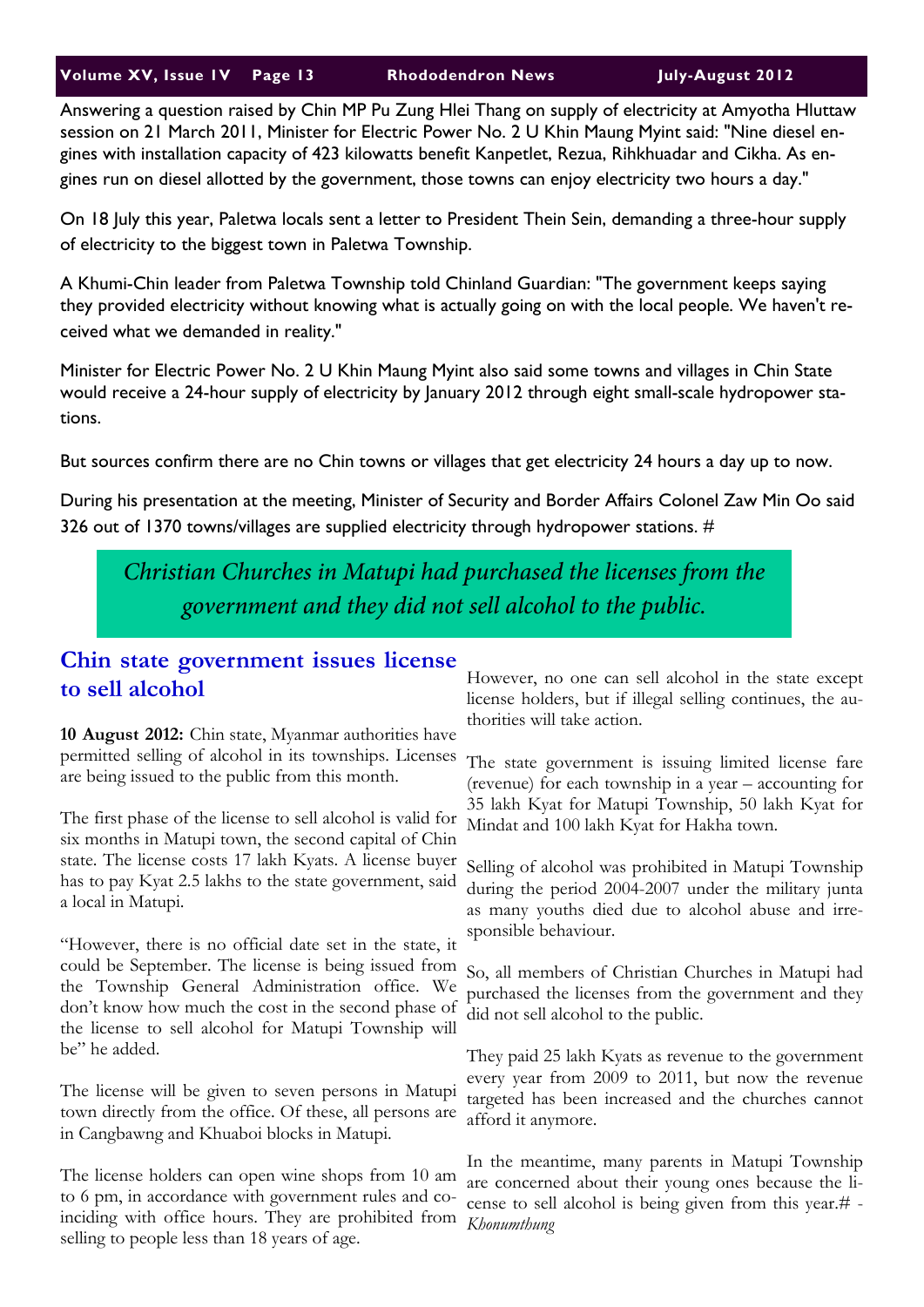## **Timeline of Christian Cross Destruction in Kanpetlet Township**



## **Timeline of Christian Cross Destruction in Kyindwe, Kanpetlet Township**

**26 July 2012:** *Chin Christians, like other ethnic nationalities in Burma, have been targeted by a succession of military regimes because of their ethnicity and religion for decades. The following is a record of dates and events related to demolition of Christian crosses in Kanpetlet in the southern parts of Chin State.*

**16 June 2011:** Two Christian crosses were erected on both ends of the newly completed suspension bridge on Mung (Hmolong) River in Kyindwe village, Kanpetlet Township, Chin State.

**24 July 2011:** General Administrative Officer of Kyindwe Village Tract wrote an official letter to U Thang Khanh Htun, leader of Bridge Construction Committee; two pastors from Kyindwe village Chan Hmung and Mnai Saw to demolish the crosses by 10am 25 July, noting that the Chin State government had also already informed them through the telegraph message.

**24 July 2011:** Head of Kyindwe Police Station, U Win Tin, wrote the same letter as General Administrative Officer of Kyindwe Village Tract to U Thang Khanh Htun, Chan Hmung and Mnai Saw.

**28 July 2011:** 15 local Chin Buddhist youths were ordered to destroy the crosses on 28 July 2011. Six members of authorities who gave the instruction for the demolition were a Buddhist monk from Kyindwe village; U Win Tin, Police Officer in charge of Kyindwe Police Force; two village headmen U Mya Pyu and U Aung Kyaw; U Chit Sein aka Thang Bu, a school teacher graduated from the University of the Development of National Races; and a local villager, Mg Mg aka Kyin Htwe.

**8 November 2011:** The Chin National Party initiated a petition complaining the destruction of the crosses, which was signed by a total of 9 MPs at the State level and submitted it to the President.

**9 November 2011:** Christians in Kanpetlet and Mindat townships sent a separate letter of complaint and a signature petition signed by more than 1,000 Chin Christians to President Thein Sein, demanding action to be taken in accordance with the law.

**20 April 2012:** Dr. Ba Maung, Minister of Social Affairs from Chin State government, had a discussion with Pu Ling Tun on behalf of Christians regarding a plan to hold a peaceful demonstration by the Christian public on 22 and 23 May 2012. Dr. Ba Maung offered him an informal apology during their private meeting.

**21 April 2012:** Christian groups held an emergency meeting in Shinpaung (Hmukhimding) village under the leadership of U Ling Htun and Salai Myo Chit, Secretary-II of the Chin National Party (CNP).—*continued on next page*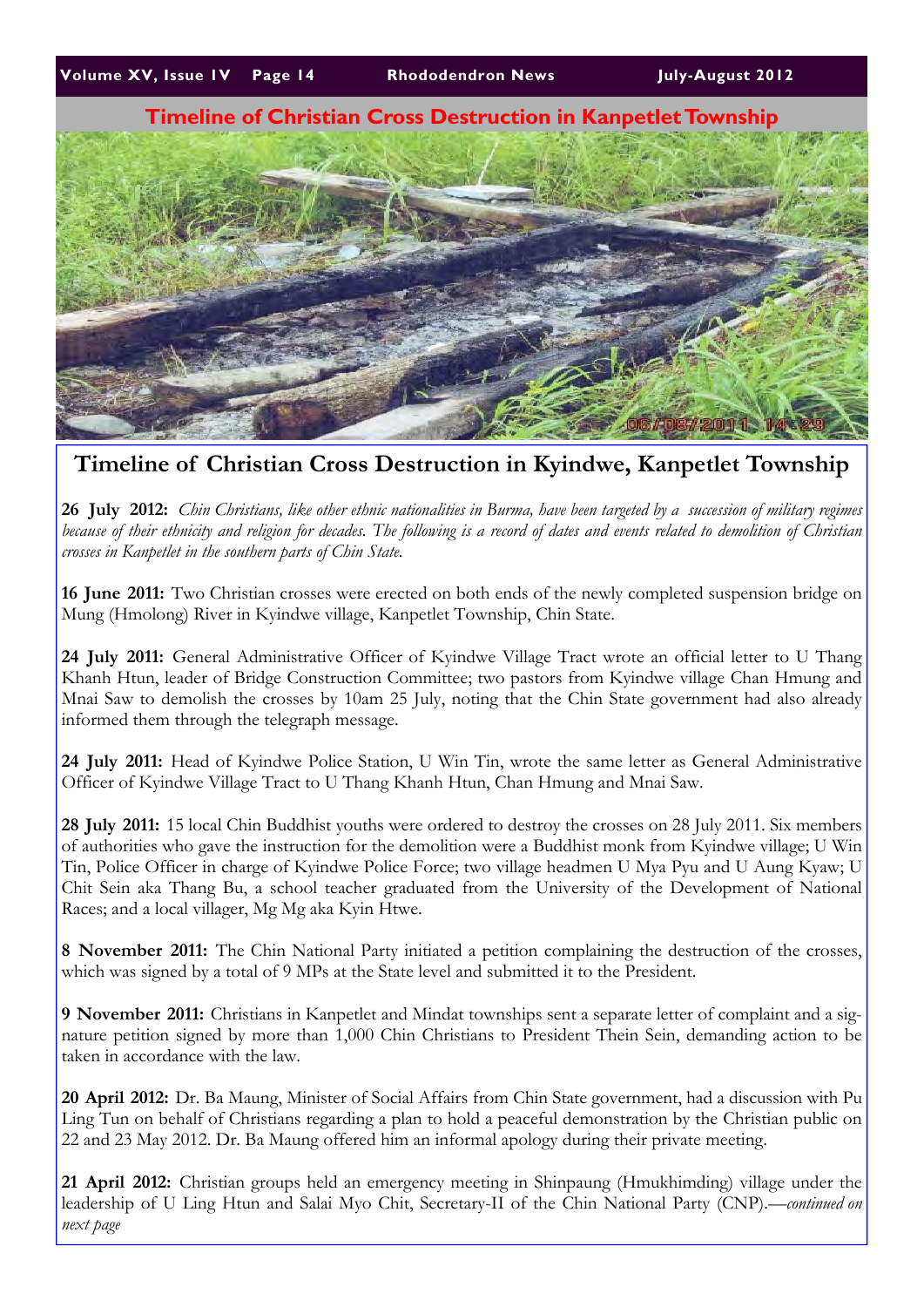**25 April 2012:** A document containing three points agreed at the emergency meeting was faxed to Dr. Ba Maung:

 Permission to re-erect two Christian crosses of the same size and design as the previous ones Permission to construct church buildings in Kyindwe village and other places for Christian believers and Equal supports from the Ministry of Religious Affairs for all religions in Chin State.

**15 May 2012:** A reconciliation meeting between Christians and Buddhists was held at State High School Hall in Kyindwe village at 4pm. The meeting was attended by Dr. Ba Maung together with some Buddhist members and about 100 Christians from different denominations, with 10 elders representing Kyindwe village.

Dr. Ba Maung made a verbal apology to the Christians, saying he was genuinely sorry for what had happened but refused to accept the three-point proposals made by the Christians, saying he was not authorized to grant such permission.

Nephew of Dr. Ba Maung, U Nyan Maung, an influential person in Kyindwe village who is thought to have masterminded the destruction of Christian crosses, also offered an apology to Christians by saying such words as 'sorry' and 'forgiveness' from the podium.

**22-23 May 2012:** A plan to stage a 2-day peaceful demonstration in Kanpetlet town by Chin Christians was called off after the reconciliation meeting.

**Note:** *As of today, the government of Chin State has not taken any action against the demolition of Christian crosses in Kyindwe village, apart from signing a letter of complaint allegedly sent to President Thein Sein. No official response has been received from the office of President Thein Sein. The three-point proposal submitted to Dr. Ba Maung at the reconciliation meeting by the Chin Christians remains unanswered. The so-called 'reconciliation meeting' was titled and organized by Dr. Ba Maung on his own initiative, not as a representative of the government of Chin State, ahead of the planned demonstration.*

Compiled by Jeremy Hoipang (jeremyhoipang@rocketmail.com) Edited by Salai Sui Ca Last update: 04 August 2012

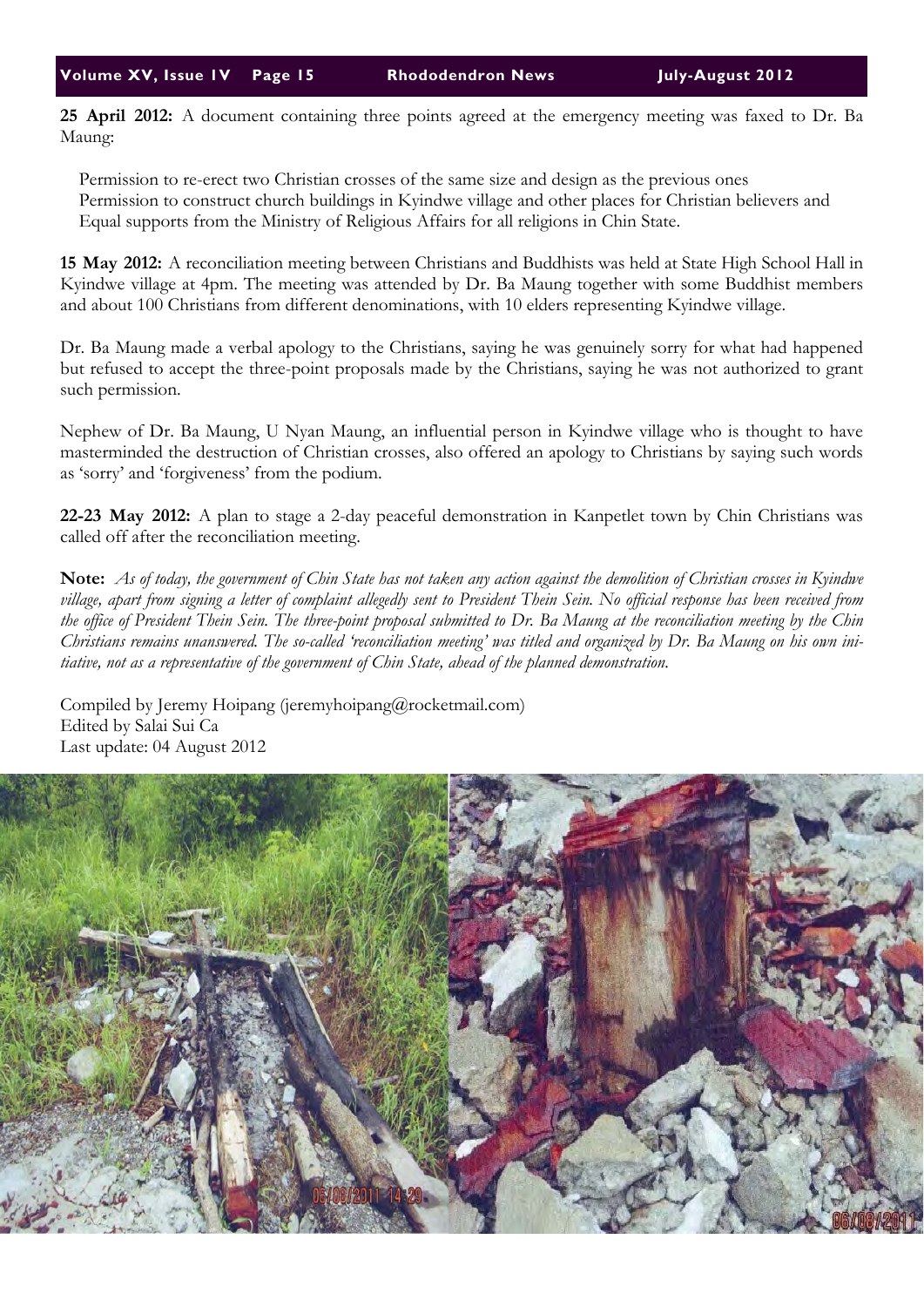#### Opinion

## **Ensuring Govt. Transparency through Institutional Checks and Balances**

**The two Houses of Hluttaw have so far**<br>
established about 20 parliamentary<br>
committees and subcommittees. How-<br>
ever, there still needs to be more such commitestablished about 20 parliamentary committees and subcommittees. Howtees formed, given the need of the country. The American Congress, by comparison, has a total of 38 permanent committees and 242 subcommittees.

Parliamentary committees' roles may be relatively unimportant in countries that practice Westminster model of parliamentary democracy. But for a country like Burma, which practices a Presidential-Parliamentary hybrid system, the need for a strong role for legislative committees is crucially significant. In other words, in a presidential system, without a strong role of the committees there can be no accountability mechanism (a part from the Judiciary) that can ensure checks and balances against the executive branch of government. As the former US President Woodrow Wilson put it, "Committees are like little Legislatures."

It will be interesting to see the upcoming new legislation that will define or clarify the interrelationship between the legislative and executive branch of government: the extent of legislative power vis-à-vis the executive power. Whether the legislative committees will have the power to examine secret documents, monitor government activities and legally examine budget accounts, as in the case in the American system? Whether the committee will have the authority to freely summon officials from the executive branch to provide answers? Or whether they will have the power to appoint a panel of experts? (Note: The Constitution only prohibits the appointment of people outside of the parliament to the legislative committees). Or whether the committees will have only symbolic powers as is the case in the United Kingdom? These are the questions that need to be examined.

Given that the 2008 constitution provides for a Presidential-Parliamentary hybrid system, we can expect much oddity when it comes to drafting a legislation that will define the relative powers of the legislative committees. (The constitution doesn't define the specific roles of the legislative committees). Whereas the legislative and executive branch are fused in a parliamentary system, the purpose of legislative committees, on the other end of the spectrum, is to provide a system of checks and balances against the executive branch.

The reason why there is no need for legislative checks against the executive branch in parliamentary system is because of the fact that the executive is elected out of the legislative branch and therefore, the executive is already directly accountable to the legislative branch.

It is in the interest of the ruling party as well to not allow for only nominal powers accorded to the legislative committees, as this can allow for the opposition parties to corner them in the event of serious disagreements. The reason is that there is a constitutional limitation on the term of the president (whereas parliamentary system doesn't place a fixed term for the executive or Prime Minister). The parliamentary committees serve as an important means by which the ruling party can control legislative agendas in the parliament. Frankly speaking, no ruling parties will be content or feel secure enough only with the power solely to appoint the President.

Giving adequate powers to the various parliamentary committees can provide the last defense against executive encroachment, as in the case of the American system, since under the 2008 constitution the Parliament only has the power to appoint the President but not to dissolve the government. Ensuring powers for the parliamentary committees is in the interest of the ruling party especially.

For countries that practice only partial or semi presidential system, having powerful authority for as many committees is especially important for the opposition parties as well, since there is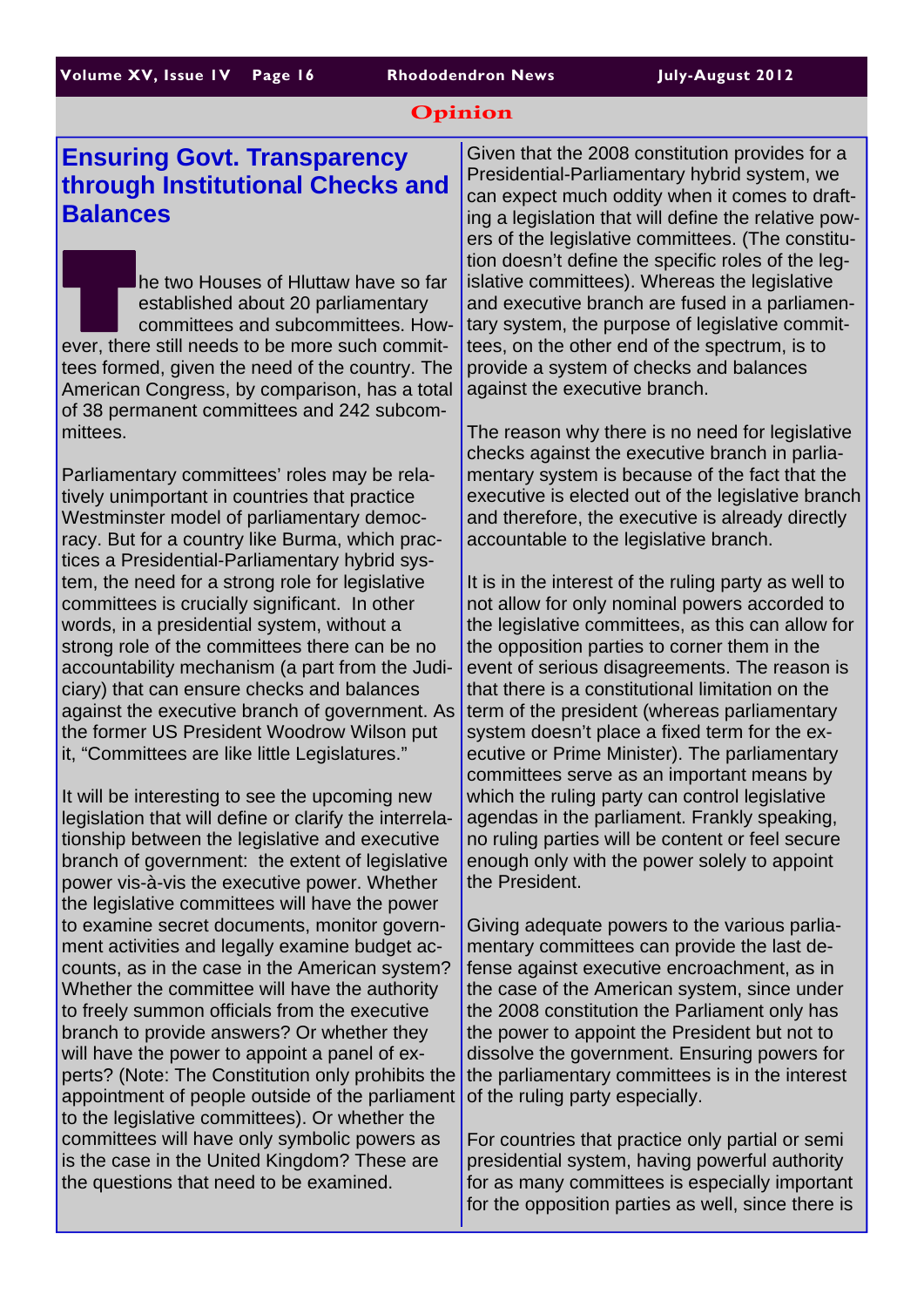very little prospect for them to participate in the conduct of governance. Therefore, having weak parliamentary committees will amount to denying any meaningful political participation for the opposition parties.

Under the current situation, it is extremely difficult for the opposition parties to even develop short term and long term policies, or to draft proposals due to lack of access to government budget accounts, and closely monitor government policies, let alone being able to keep their actions in check.

If this situation persists or we fail to adequately empower the parliamentary committees in a timely fashion, there is a risk the government will be detached from Parliament and by extension, entirely disconnected from the people. Quite frankly, the people would have no way of knowing if and when the government decides to do things in secret. We can't rely only on the media to ensure transparency. In this context, there is a concern that democracy in Burma may become "the election of dictatorship every five years," as political scientist Francis Fukuyama points out.

#### **By Salai Ceu Bik Thawng**

*The author is General Secretary of the Chin National Party (CNP), which won 9 parliamentary seats in the 2010 elections in Burma.* 

**Editor's note:** *Parliamentary committees and legislative committees are interchangeably used in this article.*